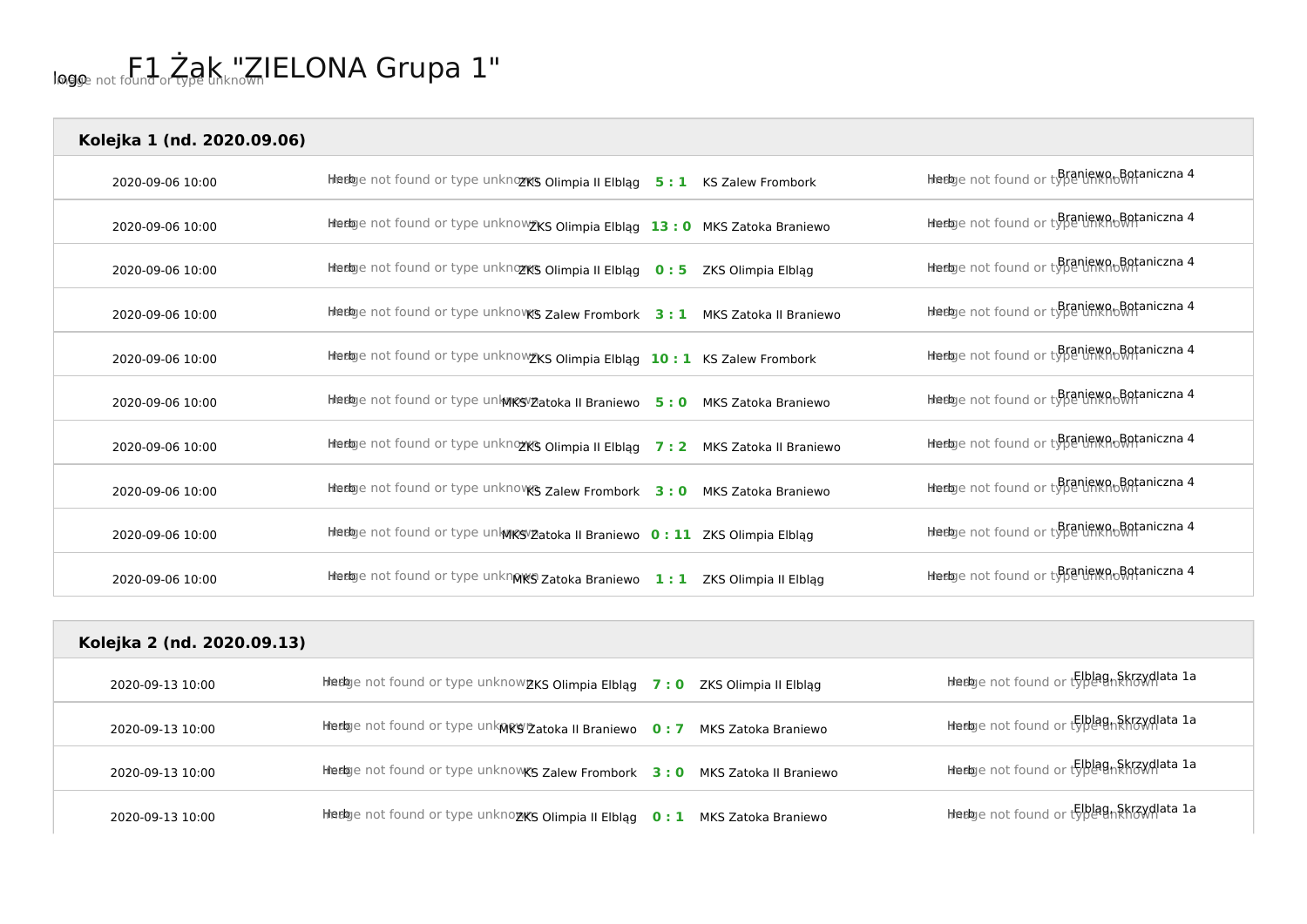| Kolejka 2 (nd. 2020.09.13) |                                                                                         |                                                             |
|----------------------------|-----------------------------------------------------------------------------------------|-------------------------------------------------------------|
| 2020-09-13 10:00           | Hetbje not found or type unkWKS Zatoka II Braniewo 0: 18 ZKS Olimpia Elbląg             | Elblag, Skrzydlata 1a<br>Helblag, Skrzydlata 1a             |
| 2020-09-13 10:00           | HRED enot found or type unknMKS Zatoka Braniewo 5:0 KS Zalew Frombork                   | Elblag, Skrzydlata 1a                                       |
| 2020-09-13 10:00           | $H$ and found or type unknow ZKS Olimpia Elbląg 7 : 1 MKS Zatoka Braniewo               | Elblag, Skrzydlata 1a                                       |
| 2020-09-13 10:00           | $\frac{1}{2}$ and found or type unknozKS Olimpia II Elbląg 0:2 KS Zalew Frombork        | Elblag, Skrzydlata 1a                                       |
| 2020-09-13 10:00           | Hetbye not found or type unkMKS Zatoka II Braniewo 0:9 ZKS Olimpia II Elbląg            | Elblag, Skrzydlata 1a<br>Helblag, Skrzydlata 1a             |
| 2020-09-13 10:00           | $H$ Rage not found or type unknowKS Zalew Frombork $\,$ 0 : 7 $\,$ ZKS Olimpia Elbląg   | Elblag, Skrzydlata 1a<br>Helbye not found or type unknown   |
| Kolejka 3 (nd. 2020.09.20) |                                                                                         |                                                             |
| 2020-09-20 10:00           | $\frac{1}{2}$ and found or type university atoka II Braniewo 1: 9 ZKS Olimpia II Elblag | Frombork, Młynarska 32<br>Helbe not found or type unknown   |
| 2020-09-20 10:00           | $\frac{1}{2}$ and found or type unknMKS Zatoka Braniewo 1: 2 KS Zalew Frombork          | Frombork, Młynarska 32<br>Histoge not found or type unknown |
| 2020-09-20 10:00           | $\frac{1}{2}$ and found or type unkno XKS Olimpia II Elbląg 1:1 MKS Zatoka Braniewo     | Frombork, Młynarska 32<br>Helbe not found or type unknown   |
| 2020-09-20 10:00           | $H$ ff $B$ ge not found or type unknowZKS Olimpia Elbląg 4:0 KS Zalew Frombork          | Frombork, Mlynarska 32<br>Helbye not found or type unknown  |
| 2020-09-20 10:00           | TREPge not found or type unlMKSvZatoka II Braniewo 0: 6 ZKS Olimpia Elbląg              | Hebge not found or type unknown                             |
| 2020-09-20 10:00           | $H$ Figge not found or type unknovKS Zalew Frombork $1:1$ ZKS Olimpia II Elbląg         | Frombork, Młynarska 32<br>Histoge not found or type unknown |
| 2020-09-20 10:00           | $\frac{1}{2}$ and found or type universigate in Braniewo 0:4 MKS Zatoka Braniewo        | Frombork, Młynarska 32                                      |
| 2020-09-20 10:00           | Hetbye not found or type unknowZKS Olimpia Elbląg 10: 0 ZKS Olimpia II Elbląg           | Frombork, Młynarska 32<br>Helbe not found or type unknown   |
| 2020-09-20 10:00           | $H$ Rage not found or type unknows Zalew Frombork 2:0 MKS Zatoka II Braniewo            | Frombork, Mlynarska 32                                      |